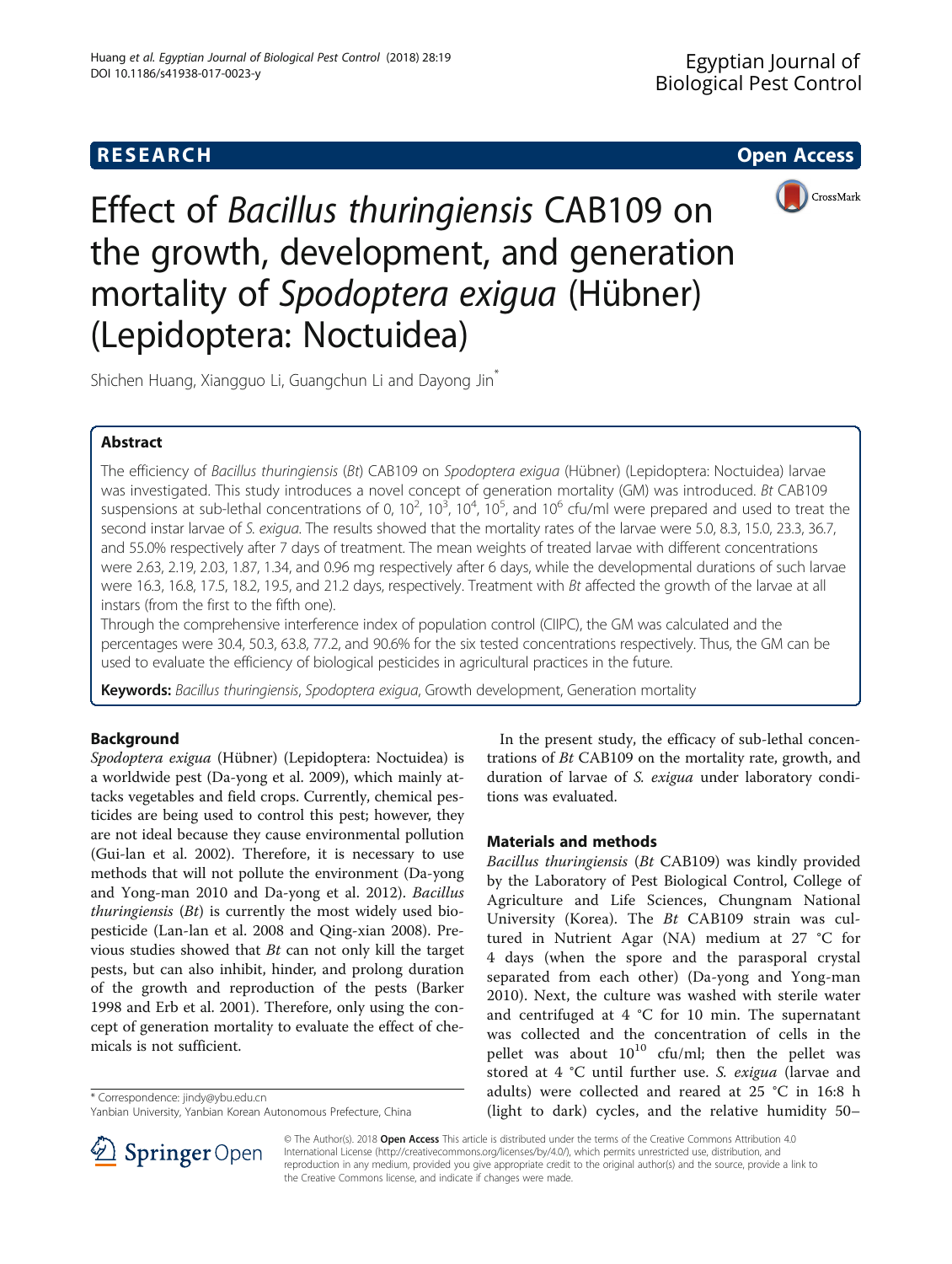60%. The second instar S. exigua larvae were selected for use at different treatments.

## Effect on larval growth and development On larval mortality

The Bt suspension was diluted to final concentrations of 0 (control),  $1 \times 10^2$ ,  $1 \times 10^3$ ,  $1 \times 10^4$ ,  $1 \times 10^5$ , and  $1 \times 10^6$  cfu/ml; 100 μl of the diluted suspension was drawn using a pipette and incubated into artificial feed (0.5 g) and mixed well. Twenty larvae (second instar) of S. exigua that were fasted for 3 h were placed in a plate with the artificial feed containing concentration of the Bt suspension culture and incubated for 3 h. The larvae were then transferred to a new plate containing artificial feed without Bt and reared for 7 days, after which the larval mortality rate was calculated. All the experiments were repeated four times.

## On larval weight

The second instar larvae of S. exigua were divided into groups of 10 and weighed to obtain the average. These groups were treated with  $Bt$  as described before. Six days later, the groups of treated larvae were weighed and the average of larva weight was estimated. All the experiments were repeated four times.

### On larval duration

Twelve of the second instar S. exigua larvae were treated with  $Bt$  for 3 h, after which they were transferred into a 12-well culture plate with the diet and reared until pupation, and the larval duration was calculated. All experiments were repeated four times.

#### Generation mortality (GM)

GM is the mortality or decrease of the pest numbers at various growth stages (egg, larva, pupa, and adult) in one generation after treating the second instar larvae of S. exigua with Bt CAB109, which was calculated according to the theory of interference index of population control (IIPC) defined by Xiong-fei et al. ([2000\)](#page-4-0).

### On larvae

The *Bt* suspension was diluted to final concentrations of 0 (control),  $10^2$ ,  $10^3$ ,  $10^4$ ,  $10^5$ , and  $10^6$  cfu/ml; then second instar larvae were treated as mentioned before and kept for 7 days, after which the number of live larvae was calculated; all experiments were repeated three times.

## On pupae

The second instar larvae of S. exigua were treated as described before and reared until pupation. The pupae were then transferred into a new plate and kept until

emergence of adults. The ratio of live pupae was then determined. All experiments were repeated three times.

#### On adults

The adults were then transferred into a plate and the numbers of live adults in each concentration were calculated. All experiments were repeated three times.

#### On eggs

The normal adults were grouped in 1:1 female to male ratio in a plate and provided with absorbent cotton containing  $10\%$  ( $w/v$ ) glucose solution. The number of eggs laid was estimated. All experiments were repeated three times.

### Formula used for the calculations

Interference Index of Population Control (IIPC) survival rate of treated group survival rate of treated group

Comprehensive interference index of population control (CIIPC)

|  | $CIIPC = IIPC_1 \times IIPC_2 \times IIPC_3 \times IIPC_4$                                      |
|--|-------------------------------------------------------------------------------------------------|
|  | larvae survival rate of treated group                                                           |
|  | where $IIPC_1 = \frac{1}{\text{larvae survival rate of control group}}$                         |
|  | $IIPC_2$ = pupae survival rate of treated group                                                 |
|  | pupae survival rate of control group                                                            |
|  | $IIPC_3 = \frac{adults$ survival rate of treated group<br>adults survival rate of control group |
|  |                                                                                                 |
|  | $IIPC_4 = \frac{eggs \text{ number of treated group}}{eggs \text{ number of control group}}$    |
|  |                                                                                                 |

#### Generation mortality

$$
GM = (1 - CIIPC) \times 100\%
$$

#### Data analysis

The data were analyzed using the OriginPro 9.0 software.

## Results and discussion

### Effect on larval mortality

Data of larval mortality are shown in Fig. [1.](#page-2-0) A significant difference was found between the results of the treatments when the Bt CAB109 concentration was more than  $10^3$  cfu/ml. Furthermore, at  $10^3$  cfu/ml, the mortality showed an obvious increase.

## Effect on larval weight

The larvae were first treated with Bt CAB109 at different concentrations for 2 h then were reared for 6 days. The survived larvae were weighed. It was found that the average weight of the survived larvae was lower than that of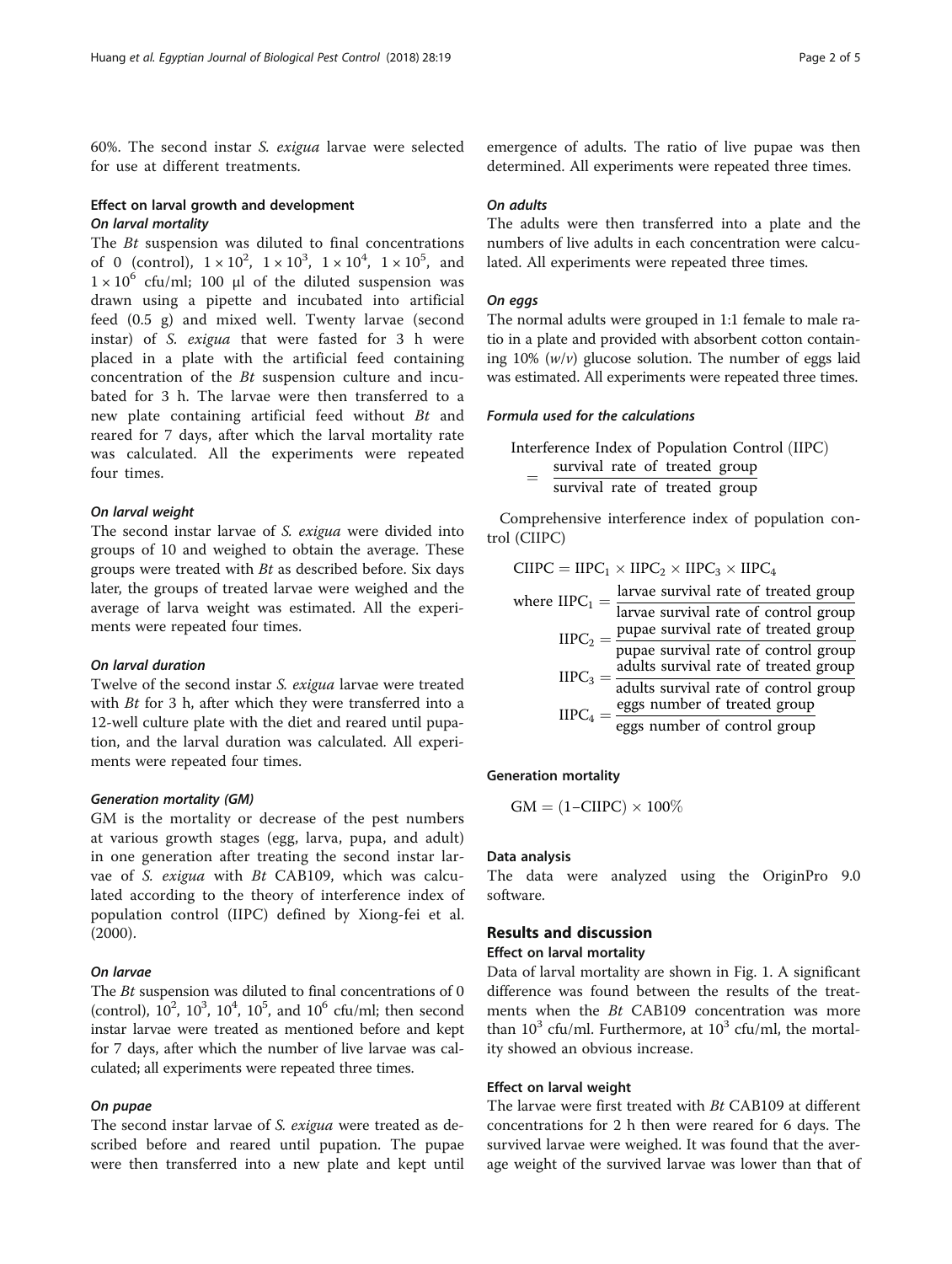<span id="page-2-0"></span>

the control and the increase of Bt concentration resulted in decrease of the larval weight (Fig. 2).

The weight of each treated larva (in Fig. 2) was calculated using the following equation:  $W = W6 - W0$ , where W0 is the weight before treatment, and W6 is the weight of the larvae treated with Bt for 6 days.

### Effect on larval duration

The duration of larvae treated with Bt increased with increase in concentration. The prolongation of treatment time caused significant differences among treatments (Fig. [3\)](#page-3-0). The durations were 5, 3, and 2 days at Bt concentrations of  $1 \times 10^6$ ,  $1 \times 10^5$ , and  $1 \times 10^4$  cfu/ml respectively.

## Effect on the larvae, pupae, adults, and eggs

The Bt CAB109 could evidently affect all stages of S. exigua (Table [1\)](#page-3-0). The CIIPC value decreased with increase in the concentration of Bt. It was found that the smallest IIPC value had the greatest in survival of all the pest stages.

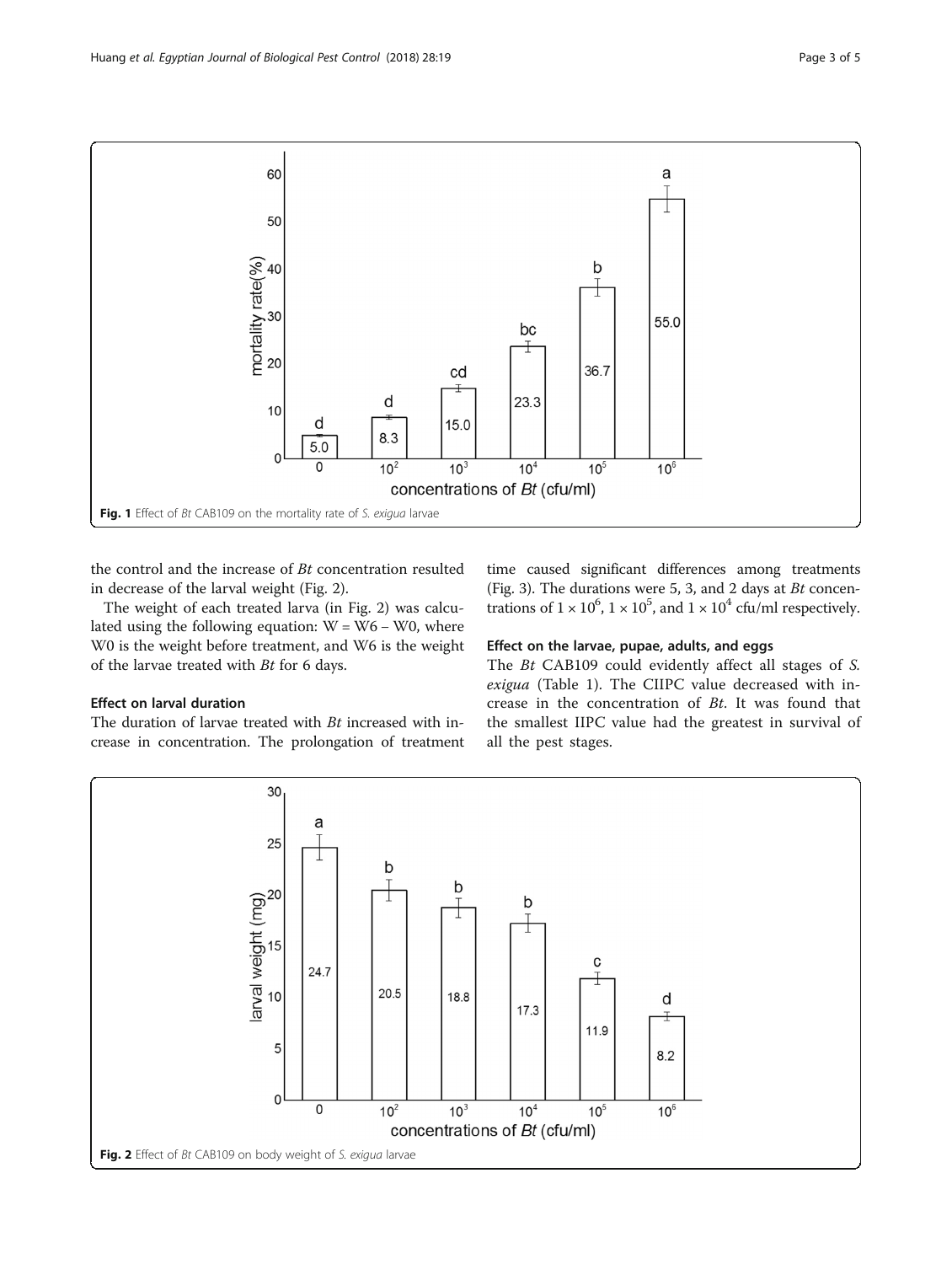<span id="page-3-0"></span>

## Effect on GM

Bt CAB109 affected not only the larvae, pupae, and adults, but also the eggs laid by the adults (Table 1). Therefore, we introduced the novel concept of GM to explain the relationship between the concentration of Bt and stages of S. exigua. The GM increased with increase in the concentration of Bt CAB109.

S. exigua was reported to have relatively less sensitivity to Bt (Yue-qiu and Xing-fu [2002](#page-4-0) and Bao-shan et al. [2006](#page-4-0)). Our results revealed that unlike insecticides, Bt had sublethal effects on S. exigua and affected its biological aspects and development. These results are in agreement with those reported by Da-yong and Yongman ([2010](#page-4-0)) who stated that Bt affected the growth and development of S. exigua. In addition, Ming et al. ([2002](#page-4-0)) and Donglin et al. [\(2007\)](#page-4-0) obtained the same results when fed S. exigua larvae on Bt cotton. Although chemical insecticides quickly and efficiently control pests, unlike biological pesticides, the biological pesticides could have a sublethal effect, which could directly affect the weights of the larva, pupa, and the adult pests; growth

Table 1 Effect of different concentrations of Bt CAB109

| Con. Bt (cfu/ml) | Larvae<br>IIPC <sub>1</sub> | Pupae<br>IIPC <sub>2</sub> | Adults<br>IIPC <sub>3</sub> | Eggs<br>HPC <sub>A</sub> | <b>CIIPC</b> | GM<br>$(\% )$ |
|------------------|-----------------------------|----------------------------|-----------------------------|--------------------------|--------------|---------------|
| $1 \times 10^2$  | 0.965                       | 0.829                      | 0.989                       | 0.880                    | 0.696        | 30.4          |
| $1 \times 10^3$  | 0.894                       | 0732                       | 0.946                       | 0.803                    | 0497         | 50.3          |
| $1 \times 10^4$  | 0.807                       | 0.659                      | 0.896                       | 0.759                    | 0.362        | 63.8          |
| $1 \times 10^5$  | 0.666                       | 0.610                      | 0.799                       | 0.703                    | 0.228        | 77.2          |
| $1 \times 10^6$  | 0.474                       | 0513                       | 0.651                       | 0.595                    | 0.094        | 90.6          |

Where CIIPC = IIPC<sub>1</sub> × IIPC<sub>2</sub> × IIPC<sub>3</sub> × IIPC<sub>4</sub> and GM = (1 – CIIPC) × 100%; con. Bt is concentration of Bt

and development; eclosion rate; egg count; and deformity development, which would inevitably result in the decline in crop yields; moreover, biological pesticides will cause less air pollution than the chemical ones (Shen et al., [1994](#page-4-0), Xiao-hui et al. [1999](#page-4-0) and Choi et al. [2008](#page-4-0)). Therefore, it is necessary to evaluate efficient methods for the biological control of pests using pesticides that have the follow-up effect (Shu-liang et al. [2006](#page-4-0)).

Most target pests would be killed by Bt, but there are some exceptions such as *S. exigua*, which has relatively lower sensitivity to Bt (Yue-qiu and Xing-fu [2002](#page-4-0) and Bao-shan et al. [2006\)](#page-4-0). Moreover, Bt was deterrent or feeding inhibition for insects to  $Bt$ . The amount of  $Bt$ toxin was insufficient to cause the death of insects, but it was enough to affect their normal growth and development (Da-yong and Yong-man [2013](#page-4-0)). The weight of the insects reduced, which was explained by reduction in food intake. Thus, although the pests were still alive, the degree of harm caused to the plants reduced. At the same time, the development duration of surviving larvae would be prolonged, the generation number would decrease, and the harm to the crops would be reduced.

In this study, with a CAB109 concentration of  $1 \times$  $10^6$  cfu/ml, the larval mortality was only 52.6%, but the subsequent actual GM could be up to 90.6%. Therefore, if Bt is applied manually, high mortality in a short period cannot be expected. At the time of the occurrence of pests of relatively low density, Bt can be proven effective for pest control, with little or no chemical pesticides. Thus, biological pesticides such as  $Bt$  are important for environmental protection and pollution-free agricultural production (Gay [2012](#page-4-0) and Pretali et al. [2016\)](#page-4-0).